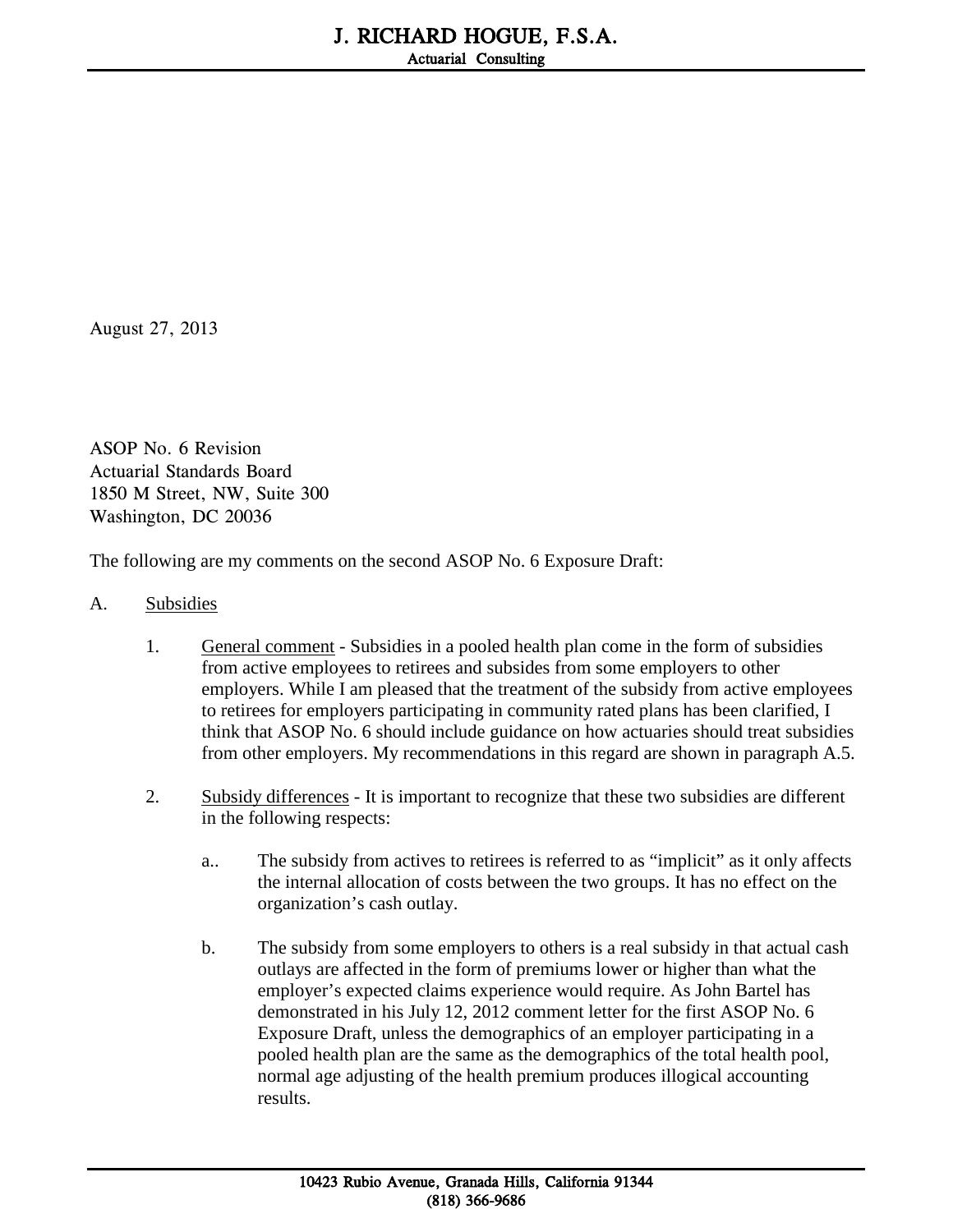- 3. Subsidy from other employer examples I have used Mr. Bartel's three examples to illustrate how an adjustment to the normally determined age adjusted health costs for the subsidy from other employers would eliminate such illogical results within the context of basic age adjusting principles. Such examples are included in the attached Exhibit A. The following are my comments with respect to these examples:
	- a.. Expected cost determination For pooled health plans that base the premium on the demographics of the total health pool, the normally determined age adjusted expected costs can be determined from the premium, average age of the total health pool and a set of aging factors. While there may be some (or many) health pools not prepared to provide the average age of the total health pool, some will provide such information. Over time, average ages of different industry health pools will become publically available. In the meantime, an average age, such as 40, could be made. In the absence of health pool specific aging data, the factors in Jeff Petertil's 2005 paper could be used.
	- b. Adjusted expected cost determination It will be noted that with the adjustment for subsidies from other employers, adjusted expected costs of the participating employer are determined which equals such employer's premiums. Because the age adjusted costs for actives and retirees are adjusted with a constant percent, the relationship of the retiree to active health costs is the same before and after such adjustments are made. After making the adjustment for subsidies from other employers, the illogical results noted by Mr. Bartel are eliminated since the actual employer liability would then match the expected employer liability. Without the adjustment, the actuarial valuation would produce an OPEB liability that is either too large or too small depending on whether the average age of the participants in the participating employer's group is either higher or lower than the average age of the total pool.
	- c. Reordered expected cost I have added the per capita subsidy from other employers and reordered the examples so that they are in ascending order of such cost. It will be noted that there is an inverse relationship between the implicit subsidy and the per capita subsidy from other employers. This relationship is most evident with Example #2 which, because it has no active employees, has the highest per capita subsidy from other employers. When there is no implicit subsidy it becomes apparent that age adjusting the premium is not appropriate. The adjustment for subsidies from other employers provides a systematic method of supporting not adjusting the premium in this situation while making a logical adjustment to the age adjusted premiums in other situations where the employers' demographics do not match the demographics of the total pool.
- 4. Negative subsidies from other employers It needs to be noted that all the examples were situations where the employer received a positive subsidy from other employers. Negative employer subsidies need also to be treated in a similar fashion in order for this adjustment process to be credible. It is for this reason that the subsidy from other employers adjustment should be addressed in ASOP No. 6, in my opinion.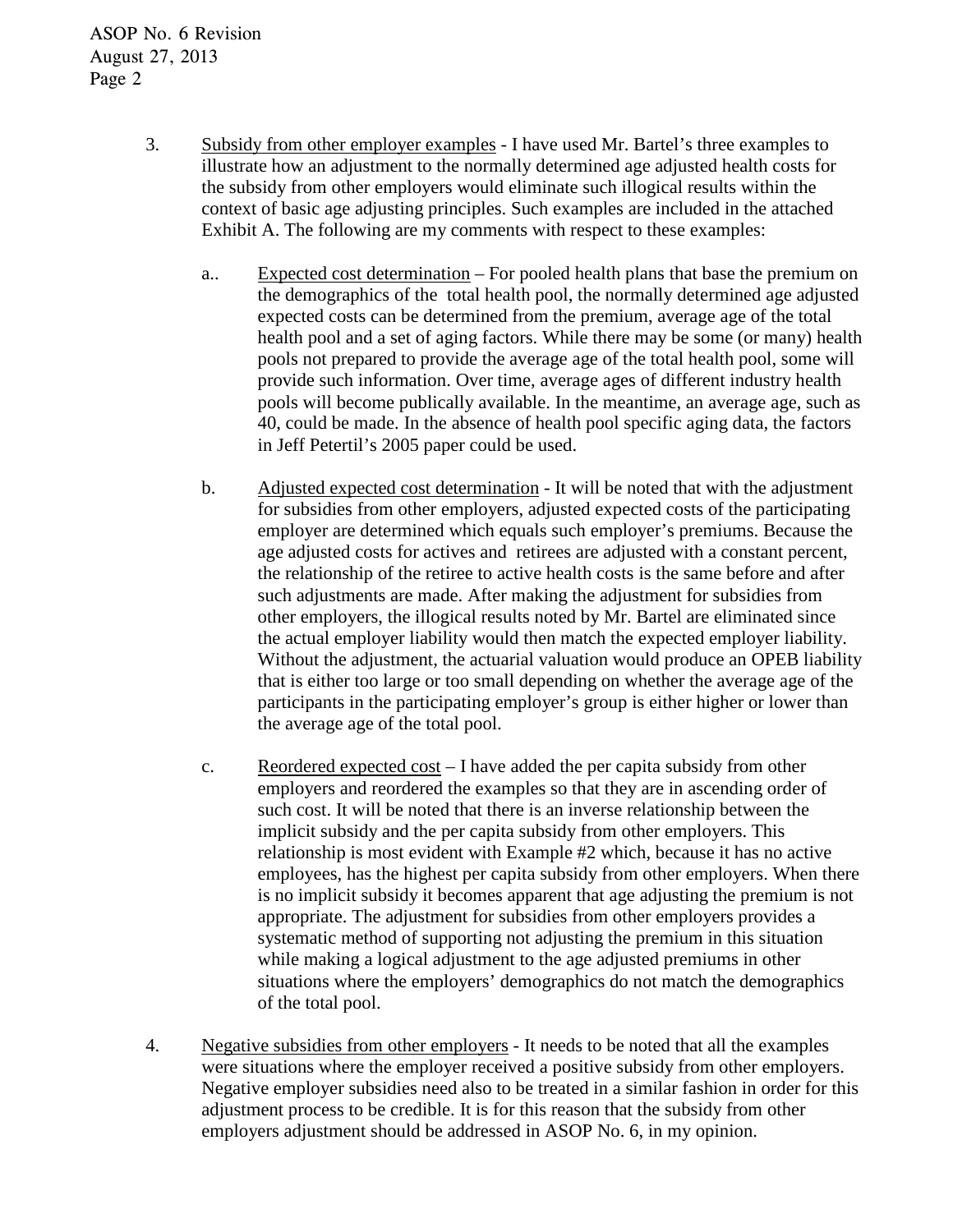## ASOP No. 6 Revision August 27, 2013 Page 3

- 5. Summary recommendation The second paragraph of Section 3.7.8 should be modified as follows:
	- a. Situations where the pooled health plan bases the premium on the demographics of the total health pool
		- (1) Recommendation I recommend that ASOP No. 6 be worded so as to include the following principles:
			- (a) age adjusting the premium based on the demographics of the total health pool should be required
			- (b) recognition of the subsidy from other employers (both positive and negative) should be required
		- (2) Comment It is my understanding that the second Exposure Draft requires the age adjusting of the premium based on the total health pool but does not permit the recognition of the subsidy from other employers.
	- b. Situations where the premium is explicitly based, at least in part, on the demographics of the participating employer
		- (1) Recommended requirement age adjusting the premium based on the demographics of the total health pool should be required
		- (2) Recommended encouragement recognition of the subsidy from other employers (both positive and negative) should be encouraged
		- (3) Comment The phrase "to the extent appropriate" in the thirteenth line of the second paragraph of paragraph 3.7.8 appropriately leaves the decision regarding the use of employer demographics up to the actuary. However, it does not encourage such use to the extent appropriate, in my opinion. ASOP No. 6 should be more explicit in encouraging the use of employer demographics in this situation while acknowledging that recognizing the subsidy from other employers is inherently more difficult in this situation since the actuary would also need the manual premium rates of the total health pool and the credibility factor assigned to the participating employer.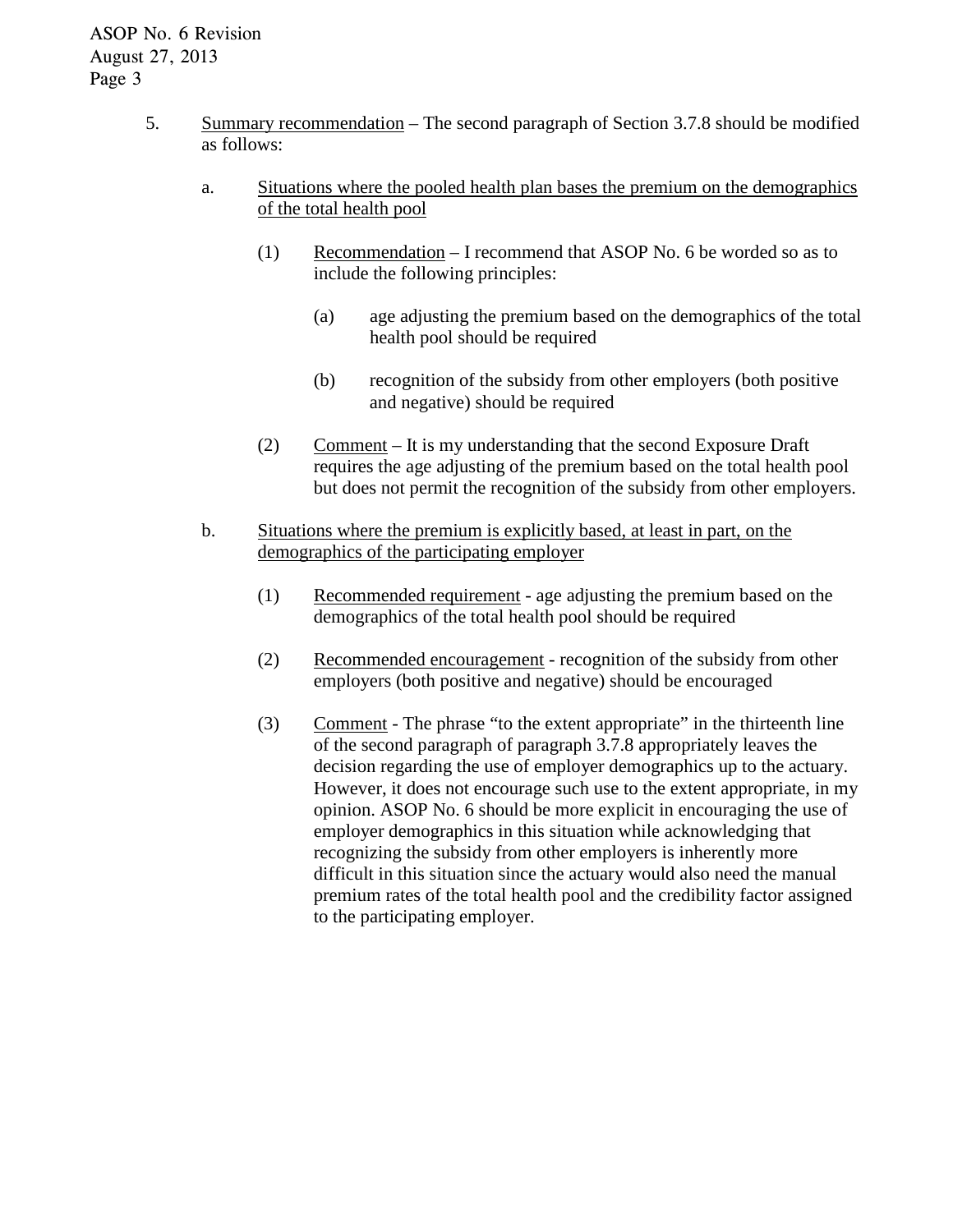ASOP No. 6 Revision August 27, 2013 Page 4

B. Definitions – Benefit Plan is one of the three significant definitions related to what is customarily considered in the definition of a "plan" (the others being Retiree Group Benefits and Retiree Group Benefits Program). In order to make the three definitions consistent, I suggest changing "Benefit Plan" to "Retiree Benefit Plan". If this suggestion is adopted, it would seem to require changing "Benefit Plan Member" to "Retiree Benefit Plan Member". It would also suggest that "Benefit Option" might be changed to "Retiree Benefit Option".

I would like to thank John Bartel for his review of this letter and very helpful suggestions.

Sincerely,

Richard Hoque

J. Richard Hogue, FSA, FCA, MAAA, EA

JRH:wp